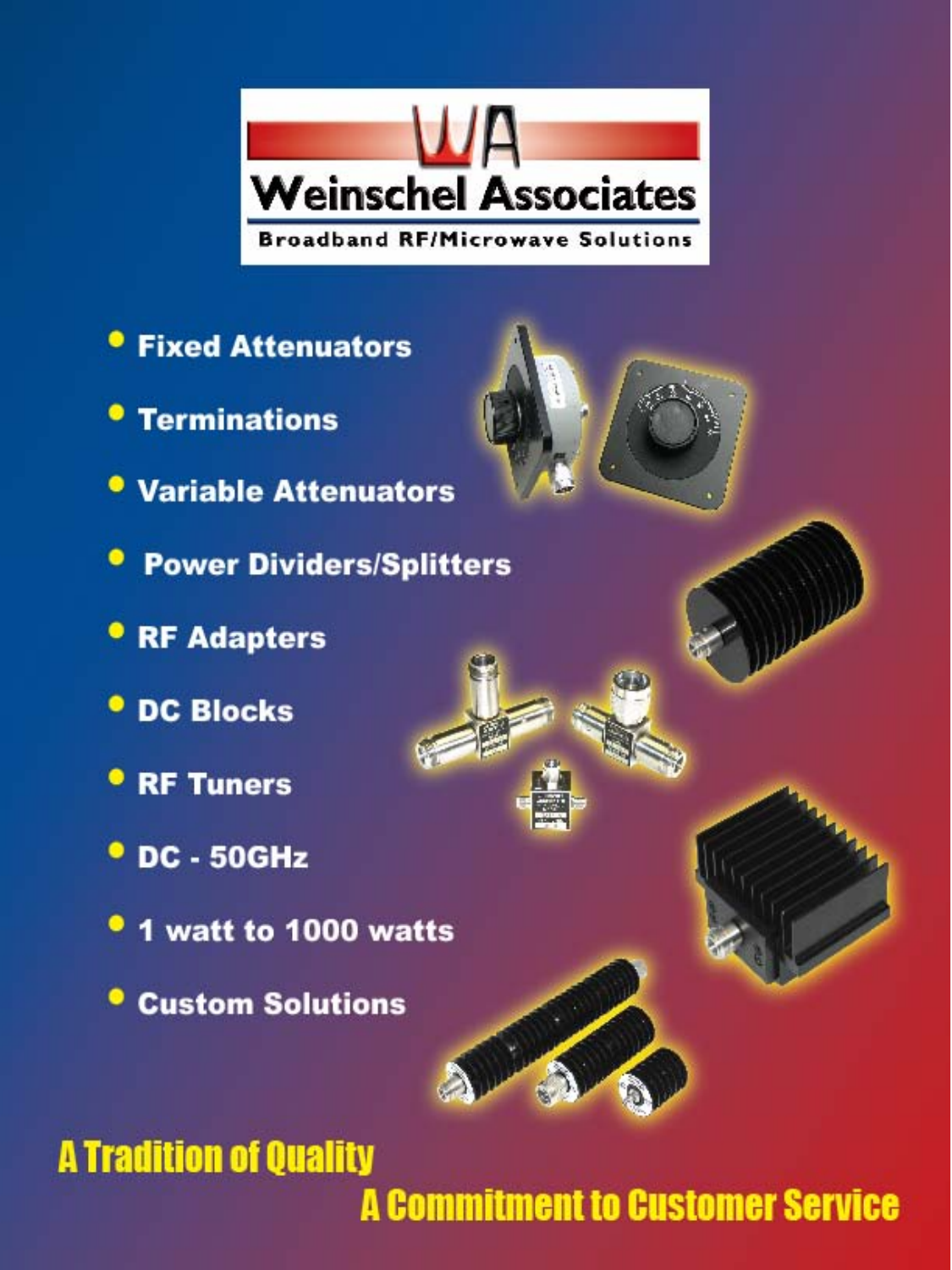# **Fixed Coaxial Attenuator**



|                | Atten                   | Fmax | Pa             | Ppk          |      |            |                        |              |
|----------------|-------------------------|------|----------------|--------------|------|------------|------------------------|--------------|
| Model          |                         | GHz  | W              | kW           |      | <b>ARO</b> |                        |              |
| <b>WA1W/6</b>  | (min-max)<br>$(1 - 30)$ | 6    | $\overline{c}$ | 0.5          | Conn | 30         | Disc<br>$\overline{A}$ | <b>Notes</b> |
|                |                         |      |                |              | N    |            |                        |              |
| <b>WA1W/6</b>  | $(31 - 60)$             | 6    | $\overline{c}$ | 0.5          | N    | 30         | A                      |              |
| <b>WA1W/12</b> | $(1-30)$                | 12.4 | $\overline{c}$ | 0.5          | N    | 30         | A                      |              |
| WA1W/12        | $(31 - 60)$             | 12.4 | $\overline{c}$ | 0.5          | N    | 30         | $\overline{A}$         |              |
| WA2W           | $(1-30)$                | 18   | $\overline{c}$ | 0.5          | Ν    | 30         | A                      |              |
| WA2W           | $(31 - 60)$             | 18   | $\overline{c}$ | 0.5          | Ν    | 30         | A                      |              |
| <b>WA1/6</b>   | $(1-30)$                | 6    | 5              | $\mathbf{1}$ | N    | 30         | $\overline{A}$         |              |
| <b>WA1/6</b>   | $(31 - 60)$             | 6    | 5              | 1            | N    | 30         | $\overline{A}$         |              |
| WA1            | $(1-30)$                | 12.4 | 5              |              | N    | 30         | A                      |              |
| WA1            | $(31 - 60)$             | 12.4 | 5              | 1            | N    | 30         | A                      |              |
| WA2            | $(1-30)$                | 18   | 5              | 1            | N    | 30         | A                      |              |
| WA2            | $(31 - 60)$             | 18   | 5              | 1            | N    | 30         | A                      |              |
| WA3            | $(1 - 20)$              | 12.4 | $\overline{c}$ | 0.5          | S    | 30         | $\overline{A}$         |              |
|                |                         |      |                |              |      |            |                        |              |
| WA3            | $(21 - 60)$             | 12.4 | $\overline{c}$ | 0.5          | S    | 30         | A                      |              |
| <b>WA3C/6</b>  | $(0-30)$                | 6    | $\overline{c}$ | 0.5          | S    | 30         | $\overline{A}$         |              |
| WA3C           | $(0-30)$                | 12.4 | $\overline{c}$ | 0.5          | S    | 30         | A                      |              |
| WA3CH/6        | $(0-30)$                | 6    | $\overline{c}$ | 0.5          | S    | 30         | $\overline{A}$         |              |
| WA3CH          | $(0-30)$                | 12.4 | $\overline{c}$ | 0.5          | S    | 30         | A                      |              |
| <b>WA3H/6</b>  | $(0-20)$                | 6    | $\overline{c}$ | 0.5          | S    | 30         | $\overline{A}$         |              |
| <b>WA3H/6</b>  | $(21 - 60)$             | 6    | $\overline{c}$ | 0.5          | S    | 30         | A                      |              |
| WA3H           | $(0-30)$                | 12.4 | $\overline{c}$ | 0.5          | S    | 30         | A                      |              |
| WA3H           | $(31 - 60)$             | 12.4 | $\overline{c}$ | 0.5          | S    | 30         | A                      |              |
| WA3M           | $(1 - 20)$              | 12.4 | $\overline{c}$ | 0.5          | S    | 30         | A                      |              |
| WA3M           | $(21 - 60)$             | 12.4 | $\overline{c}$ | 0.5          | S    | 30         | $\overline{A}$         |              |
| <b>WA3T/6</b>  | $(0-30)$                | 12.4 | $\overline{c}$ | 0.5          | S    | 30         | A                      |              |
| <b>WA3T/6</b>  | $(31 - 60)$             | 12.4 | $\overline{c}$ | 0.5          | S    | 30         | $\overline{A}$         |              |
| WA3T           | $(0-30)$                | 12.4 | $\overline{c}$ | 0.5          | S    | 30         | $\overline{A}$         |              |
| WA3T           |                         | 12.4 | $\overline{c}$ | 0.5          | S    | 30         | A                      |              |
|                | $(31 - 60)$             |      |                |              |      |            |                        |              |
| WA4            | $(1 - 20)$              | 18   | $\overline{c}$ | 0.5          | S    | 30         | A                      |              |
| WA4            | $(21 - 60)$             | 18   | $\overline{c}$ | 0.5          | S    | 30         | $\overline{A}$         |              |
| WA4C           | $(0-30)$                | 18   | $\overline{c}$ | 0.5          | S    | 30         | A                      |              |
| WA4CH          | $(0-30)$                | 18   | $\overline{c}$ | 0.5          | S    | 30         | A                      |              |
| WA4H           | $(0-30)$                | 18   | $\overline{c}$ | 0.5          | S    | 30         | $\overline{A}$         |              |
| WA4H           | $(31 - 60)$             | 18   | $\overline{c}$ | 0.5          | S    | 30         | $\overline{A}$         |              |
| WA4M           | $(0-20)$                | 18   | $\overline{c}$ | 0.5          | S    | 30         | A                      |              |
| WA4M           | $(21 - 60)$             | 18   | $\overline{c}$ | 0.5          | S    | 30         | $\overline{A}$         |              |
| WA4T           | $(0-30)$                | 18   | $\overline{c}$ | 0.5          | S    | 30         | $\overline{A}$         |              |
| WA4T           |                         | 18   | $\overline{c}$ | 0.5          | S    | 30         | $\overline{A}$         |              |
|                | $(31 - 60)$             |      |                |              |      |            |                        |              |
| WA6            | (3/6/10/15/20/30)       | 50   | 1              |              | 2.4  | 30         | A                      |              |
| <b>WA7/6</b>   | $(1 - 30)$              | 6    | 5              | 1            | S    | 30         | A                      |              |
| <b>WA7/6</b>   | $(31 - 60)$             | 6    | 5              | 1            | S    | 30         | A                      |              |
| WA7/12         | $(1 - 30)$              | 12   | 5              |              | S    | 30         | $\overline{A}$         |              |
| WA7/12         | $(31 - 60)$             | 12   | 5              |              | S    | 30         | $\overline{A}$         |              |
| WA7            | $(1 - 30)$              | 18   | 5              |              | S    | 30         | A                      |              |
| WA7            | $(31 - 60)$             | 18   | 5              |              | S    | 30         | A                      |              |
| WA8/6          | $(1 - 60)$              | 6    | 10             |              | N    | 30         | A                      |              |
| WA8/12         | $(1 - 60)$              | 12   | 10             | 1            | N    | 30         | $\overline{A}$         |              |
| WA8            | $(1-60)$                | 18   | 10             | $\mathbf{1}$ | N    | 30         | $\overline{A}$         |              |
| WA9            | $(0-30)$                | 26.5 | $\overline{c}$ | 0.5          | S    | 30         | B                      |              |
| WA9            | $(31 - 60)$             | 26.5 | $\overline{c}$ | 0.5          | S    | 30         | B                      |              |
| WA9C           | $(0-30)$                | 26.5 | $\overline{c}$ | 0.5          | S    | 30         | B                      |              |
| WA9CH          | $(0-30)$                | 26.5 | $\overline{c}$ | 0.5          | S    | 30         | B                      |              |
| WA9H           | $(0-30)$                | 26.5 | $\overline{c}$ | 0.5          | S    | 30         | B                      |              |
| WA9H           |                         | 26.5 | $\overline{c}$ | 0.5          | S    | 30         | B                      |              |
|                | $(31 - 60)$             |      |                |              |      |            |                        |              |
| <b>WA17</b>    | $(1 - 30)$              | 18   | 5              | $\mathbf{1}$ | 7mm  | 60         | B                      |              |
| <b>WA17</b>    | $(31 - 60)$             | 18   | 5              | $\mathbf{1}$ | 7mm  | 60         | B                      |              |
| <b>WA18</b>    | $(3-30)$                | 6    | $\overline{c}$ | 0.5          | B    | 45         | A                      |              |
| <b>WA19</b>    | $(3-30)$                | 6    | 5              | 0.5          | B    | 45         | A                      |              |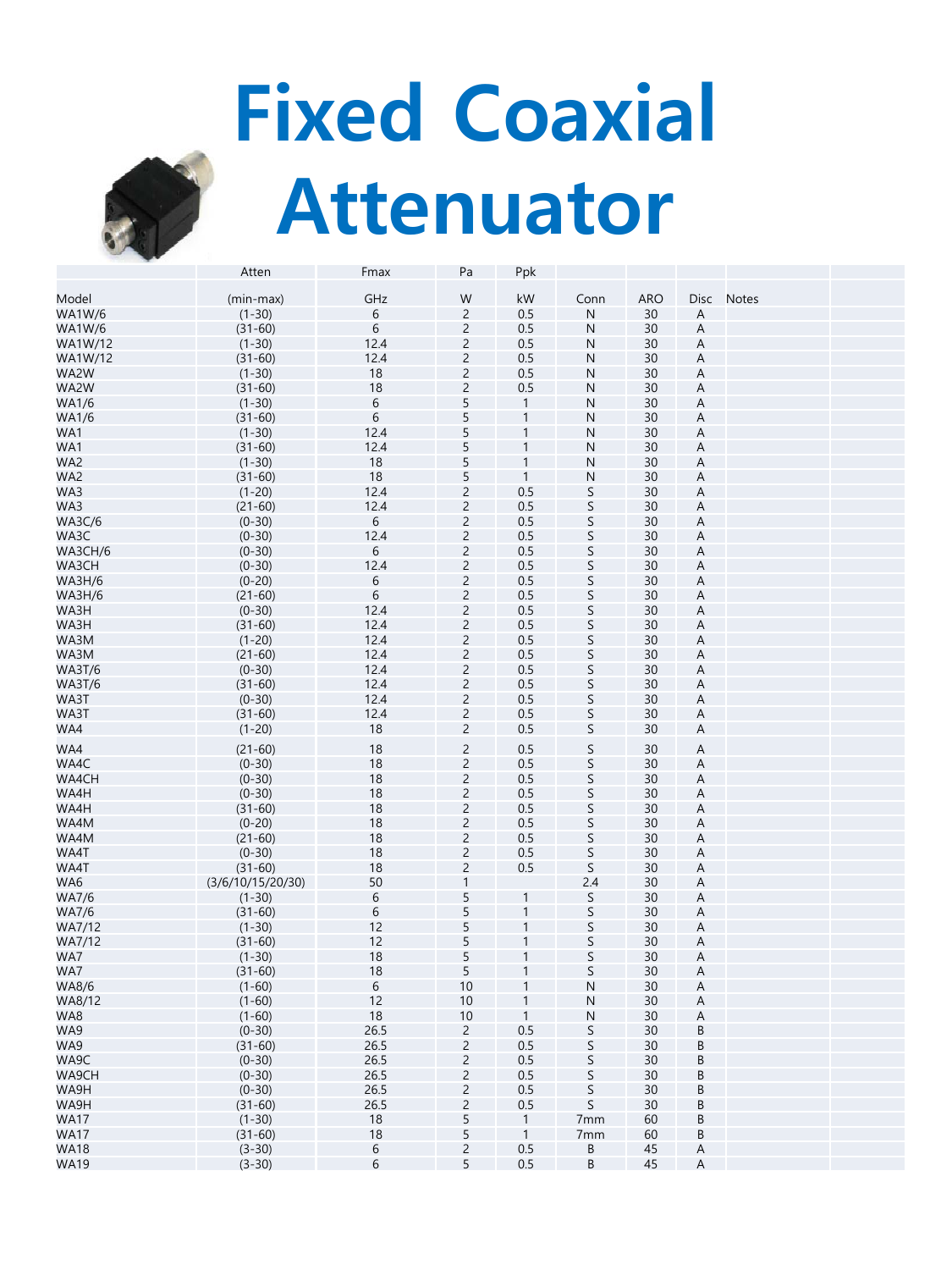

# **Fixed Coaxial Attenuator**

|             | Atten       | Fmax           | Pa             | Ppk          |               |            |         |                                                                             |
|-------------|-------------|----------------|----------------|--------------|---------------|------------|---------|-----------------------------------------------------------------------------|
|             |             |                |                |              |               |            | Dis     |                                                                             |
| Model       | (min-max)   | GHz            | W              | kW           | Conn          | <b>ARO</b> |         | c Notes                                                                     |
| <b>WA19</b> | $(3-30)$    | 6              | 5              | 0.5          | B             | 45         | A       |                                                                             |
| WA20/6      | $(3-40)$    | 6              | 10             | 0.5          | B             | 45         | B       |                                                                             |
| <b>WA21</b> | $(3-40)$    | $\overline{4}$ | 25             | $\sqrt{5}$   | N, S, T       | 30         | B       |                                                                             |
|             |             |                | 25             | 5            |               | 30         | B       |                                                                             |
| <b>WA22</b> | $(3-40)$    | 8.5            |                |              | N, S, T       |            |         |                                                                             |
|             |             |                |                |              |               |            |         |                                                                             |
|             |             |                |                |              |               |            |         |                                                                             |
| <b>WA23</b> | $(3-50)$    | 4              | 50             | 5            | N, S, T, 7/16 | 30         | B       | 50 dB unidirectional                                                        |
|             |             |                |                |              |               |            |         |                                                                             |
|             |             |                |                |              |               |            |         |                                                                             |
| WA23B       | $(3-50)$    | 4              | 50             | 5            | N, S, T       | 30         | B       | 50 dB unidirectional                                                        |
| <b>WA24</b> | $(3-40)$    | 8.5            | 50             | 5            | N, S, T, 7/16 | 30         | B       |                                                                             |
| WA24B       | $(3-40)$    | 8.5            | 50             | 5            | N, S, T       | 30         | B       |                                                                             |
|             |             |                |                |              |               |            |         |                                                                             |
|             |             |                |                |              |               |            |         |                                                                             |
| <b>WA26</b> | $(3-50)$    | 4              | 100            | 5            | N, S, T, 7/16 | 30         | $\sf B$ | 40, 50 dB unidirectional                                                    |
| <b>WA27</b> | $(3-50)$    | 8.5            | 100            | 5            | N, S, T, 7/16 | 30         | B       |                                                                             |
| <b>WA29</b> | $(3-40)$    | 8.5            | 75             | 5            | N, S, T, 7/16 | 30         | B       |                                                                             |
|             |             |                |                |              |               |            |         |                                                                             |
|             |             |                |                |              |               |            |         |                                                                             |
| <b>WA30</b> | $(3-40)$    | 4              | 100            | 5            | N, S, T, 7/16 | 30         | $\sf B$ | 40 dB unidirectional                                                        |
| <b>WA31</b> | $(3-40)$    | 8.5            | 100            | 5            | N, S, T, 7/16 | 30         | B       |                                                                             |
|             |             |                |                |              |               |            |         |                                                                             |
| <b>WA32</b> |             |                |                |              |               |            |         | no longer offered, see part screening charges on Rates and Adders worksheet |
| <b>WA33</b> |             | 8.5            |                |              |               | 30         |         |                                                                             |
|             | $(3-30)$    |                | 25             | 5            | N, S, T, 7/16 |            | B       |                                                                             |
| WA33L       | $(3-30)$    | 8.5            | 20             | $\sqrt{5}$   | N, S, T, 7/16 | 30         | B       |                                                                             |
| WA33B       | $(3-30)$    | 8.5            | 25             | $\sqrt{5}$   | N, S, T       | 30         | B       |                                                                             |
| <b>WA34</b> | $(3-40)$    | 4              | 25             | 5            | N, S, T, 7/16 | 30         | B       |                                                                             |
| WA34L       | $(3-40)$    | $\overline{4}$ | 20             | $\sqrt{5}$   | N, S, T, 7/16 | 30         | B       |                                                                             |
| WA34B       | $(3-40)$    | $\overline{4}$ | 25             | 5            | N, S, T       | 30         | B       |                                                                             |
| <b>WA35</b> | $(10-40)$   | 8.5            | 250            | 5            | N, S, T, 7/16 | 30         | B       |                                                                             |
| <b>WA36</b> | $(10-40)$   | 8.5            | 300            | 5            | N, S, T, 7/16 | 30         | B       |                                                                             |
| <b>WA37</b> | $(1-60)$    | 8.5            | 10             | $\mathbf{1}$ | $\mathsf{N}$  | 30         | B       |                                                                             |
| <b>WA38</b> | $(10-40)$   | 5              | 300            | 5            | N, S, T, 7/16 | 30         | B       |                                                                             |
| <b>WA39</b> | $(10-40)$   | $\overline{4}$ | 150            | 5            | N, S, 7/16    | 30         | B       |                                                                             |
| <b>WA40</b> | $(3-40)$    | 3              | 150            | 10           | N, S, 7/16    | 30         | B       |                                                                             |
| WA41/6      | $(1-60)$    | $\,6\,$        | 10             | $\mathbf{1}$ | S             | 30         | B       |                                                                             |
| WA41/12     | $(1-60)$    | 12             | 10             | $\mathbf{1}$ | S             | 30         | B       |                                                                             |
| WA41/18     | $(1-60)$    | 18             | 10             | $\mathbf{1}$ | S             | 30         | B       |                                                                             |
| WA41T       | $(1-60)$    | 18             | 10             | $\mathbf{1}$ | T             | 30         | B       |                                                                             |
| <b>WA42</b> | $(3-40)$    | 3              | 150            | 10           | N, S          | 60         | B       |                                                                             |
| <b>WA44</b> | $(1-30)$    | 18             | 5              | $\mathbf{1}$ | N(PREC)       | 30         | B       |                                                                             |
| WA44        | $(31 - 60)$ | 18             | 5              | 1            | N (PREC)      | 30         | Β       |                                                                             |
| <b>WA45</b> | $(3-40)$    | 3              | 250            | 10           | N, S, 7/16    | 30         | B       |                                                                             |
| WA46/12     | $(3-40)$    | 12             | 25             | $\mathbf{1}$ | N, S, T       | 30         | B       |                                                                             |
| <b>WA46</b> | $(3-40)$    | 18             | 25             |              | N, S, T       | 30         | B       |                                                                             |
|             |             |                |                | 1            |               |            |         |                                                                             |
| WA47/12     | $(6-40)$    | 12             | 50             | 1            | N, S, T       | 30         | B       |                                                                             |
| <b>WA47</b> | $(6-40)$    | 18             | 50             | 1            | N, S, T       | 30         | B       |                                                                             |
| <b>WA48</b> | $(10-40)$   | 18             | 100            | 1            | N, S, T       | 30         | B       |                                                                             |
| <b>WA49</b> | $(3-40)$    | 8.5            | 150            | 5            | N, S, T, 7/16 | 30         | B       |                                                                             |
| <b>WA50</b> | $(1-30)$    | $\mathsf{3}$   | $\overline{c}$ | $\mathbf{1}$ | ${\sf N}$     | $30\,$     | B       |                                                                             |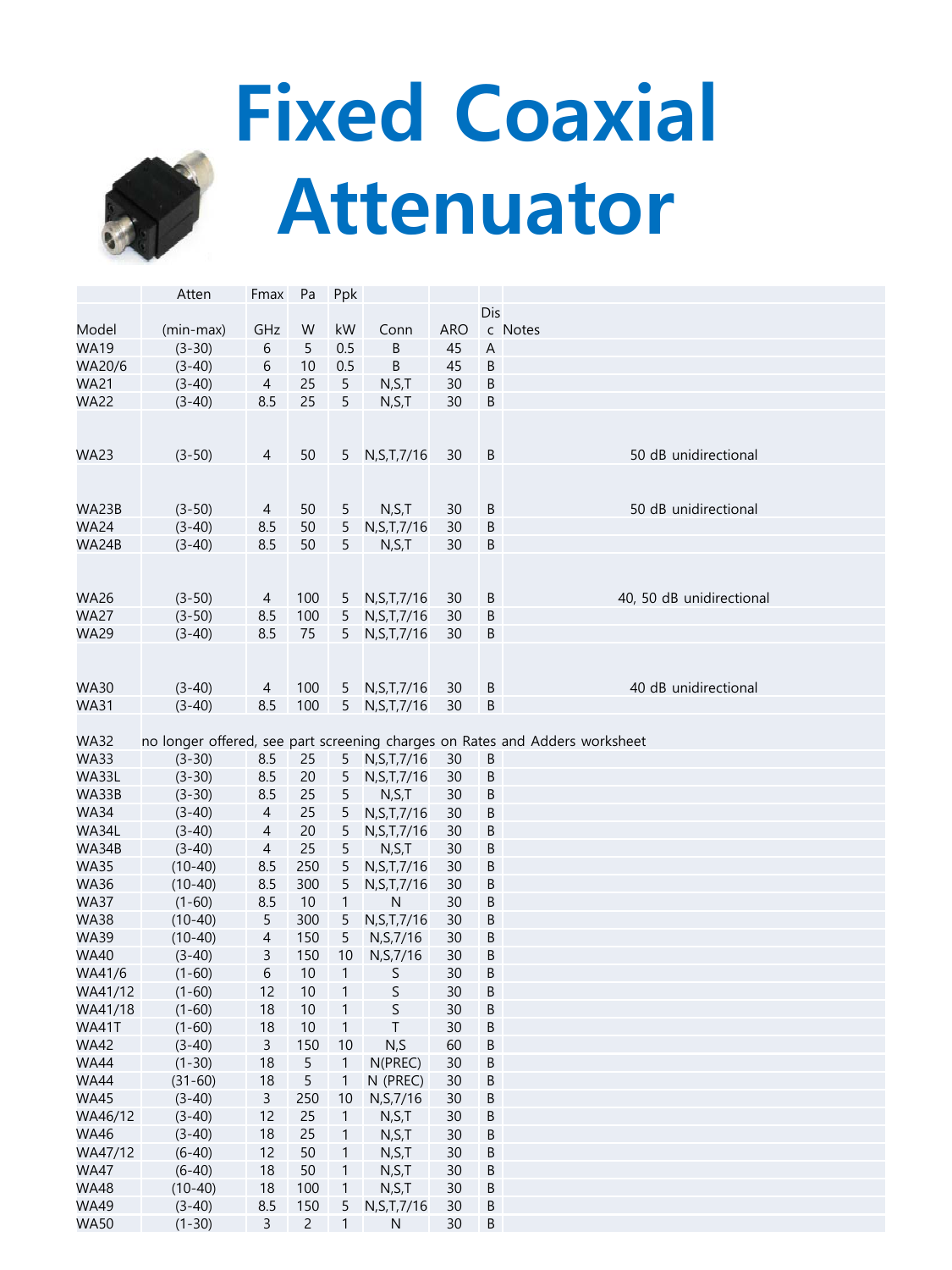# **Fixed Coaxial Attenuator**

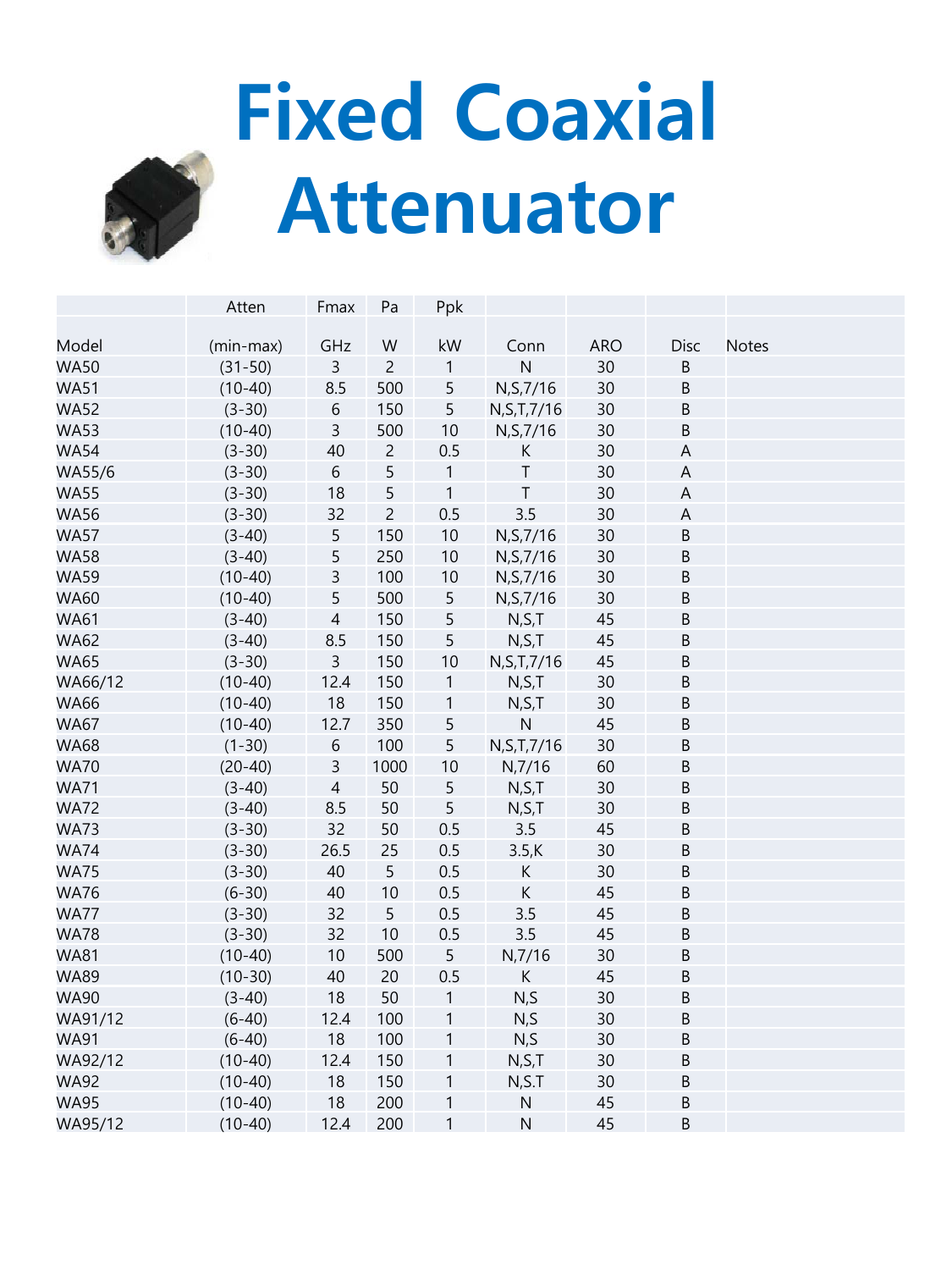## **Calibrated Attenuator Sets**

|               | Base            | Atten          | <b>Fmax</b> | Pa | Ppk |      |            |       |              |
|---------------|-----------------|----------------|-------------|----|-----|------|------------|-------|--------------|
| Model         | Model           | Values         | GHz.        | W  | kW  | Conn | <b>ARO</b> | Disc. | <b>Notes</b> |
| WAS-6         | WA <sub>2</sub> | 3,6,10,20      | 18          | 5  |     | N    | 30         | B     | 4xWA2        |
| <b>WAS-18</b> | <b>WA44</b>     | 1,3,6,10,20,30 | 18          | 5  |     | N    | 30         | B     | 6XWA44       |
| <b>WAS-19</b> | WA9             | 3,6,10,20      | 26.5        |    | 0.5 | S.   | 30         | B     | 4xWA9        |
| <b>WAS-16</b> | <b>WA17</b>     | 1,3,6,10,20,30 | 18          | 5  |     | 7mm  | 60         | B     | 6xWA17       |
| <b>WAS-20</b> | <b>WA54</b>     | 3, 6, 10, 20   | 40          |    | 0.2 | K    | 60         | B     |              |

#### **Variable Attenuators**



#### **Continuously Variable Attenuators**

|           | Atten          | Frange       | Pa           | Ppk |              |            |             |            |
|-----------|----------------|--------------|--------------|-----|--------------|------------|-------------|------------|
| Model     | Range          | GHz          | W            | kW  | Conn         | <b>ARO</b> |             | Disc Notes |
| $953 - 3$ | $\overline{3}$ | $1 - 11$     | $\mathbf{1}$ | 0.5 | $\mathsf{N}$ | 60         | $\mathsf B$ |            |
| 953-10    | 10             | $2.5 - 11$   | $\mathbf{1}$ | 0.5 | $\mathsf{N}$ | 60         | $\sf B$     |            |
| 953-20    | 20             | $4 - 11$     | $\mathbf{1}$ | 0.5 | $\mathsf{N}$ | 60         | $\mathsf B$ |            |
| 953B-3    | $\overline{3}$ | $1 - 18$     | $\mathbf{1}$ | 0.5 | $\mathsf{N}$ | 60         | $\sf B$     |            |
| 953B-10   | 10             | $2.5 - 18$   | $\mathbf{1}$ | 0.5 | $\mathsf{N}$ | 60         | $\sf B$     |            |
| 953B-20   | 20             | $4 - 18$     | $\mathbf{1}$ | 0.5 | $\mathsf{N}$ | 60         | $\sf B$     |            |
| 953K-3    | $\overline{3}$ | $1 - 40$     | 0.5          | 0.1 | 2.92         | 60         | $\sf B$     |            |
| 953K-10   | 10             | $3 - 40$     | 0.5          | 0.1 | 2.92         | 60         | $\sf B$     |            |
| 953K-20   | 20             | $4 - 40$     | 0.5          | 0.1 | 2.92         | 60         | $\sf B$     |            |
| 973-10    | 10             | $1.3 - 11$   | $\mathbf{1}$ | 0.5 | $\mathsf{N}$ | 60         | $\sf B$     |            |
| 973-20    | 20             | $2.5 - 11$   | $\mathbf{1}$ | 0.5 | $\mathsf{N}$ | 60         | $\sf B$     |            |
| 973-40    | 40             | $4 - 11$     | $\mathbf{1}$ | 0.5 | $\mathsf{N}$ | 60         | $\sf B$     |            |
| DA6-30    | 30             | $DC-6$       | 0.3          |     | S            | 30         | $\sf B$     | Digital    |
| DA6-60    | 60             | $DC-6$       | 0.3          |     | $\mathsf S$  | 30         | B           | Digital    |
| DA6-90    | 90             | $DC-6$       | 0.3          |     | $\mathsf S$  | 60         | $\sf B$     | Digital    |
| DA13-30   | 30             | <b>DC-13</b> | 0.3          |     | $\mathsf S$  | 45         | $\sf B$     | Digital    |
| DA13-60   | 60             | $DC-13$      | 0.3          |     | $\mathsf S$  | 45         | $\sf B$     | Digital    |
| VA-02-30  | 30             | $DC-2$       | 5            | 0.5 | N, S         | 30         | $\sf B$     |            |
| VA-02-60  | 60             | $DC-2$       | 5            | 0.5 | N, S         | 30         | $\sf B$     |            |
| VA-02-100 | 100            | $DC-2$       | 5            | 0.5 | N, S         | 30         | $\sf B$     |            |
| VA-02-114 | 114            | $DC-2$       | 5            | 0.5 | N, S         | 30         | $\sf B$     |            |
| VA-02-115 | 115            | $DC-2$       | 5            | 0.5 | N, S         | 30         | $\sf B$     |            |
| VA-04-30  | 30             | $DC-4$       | 5            | 0.5 | N, S         | 30         | $\sf B$     |            |
| VA-04-60  | 60             | $DC-4$       | 5            | 0.5 | N, S         | 30         | $\sf B$     |            |
| VA-04-90  | 90             | $DC-4$       | 5            | 0.5 | N, S         | 30         | $\sf B$     |            |
| VA-05-60  | 60             | $DC-5$       | 5            | 0.5 | N, S         | 30         | $\mathsf B$ |            |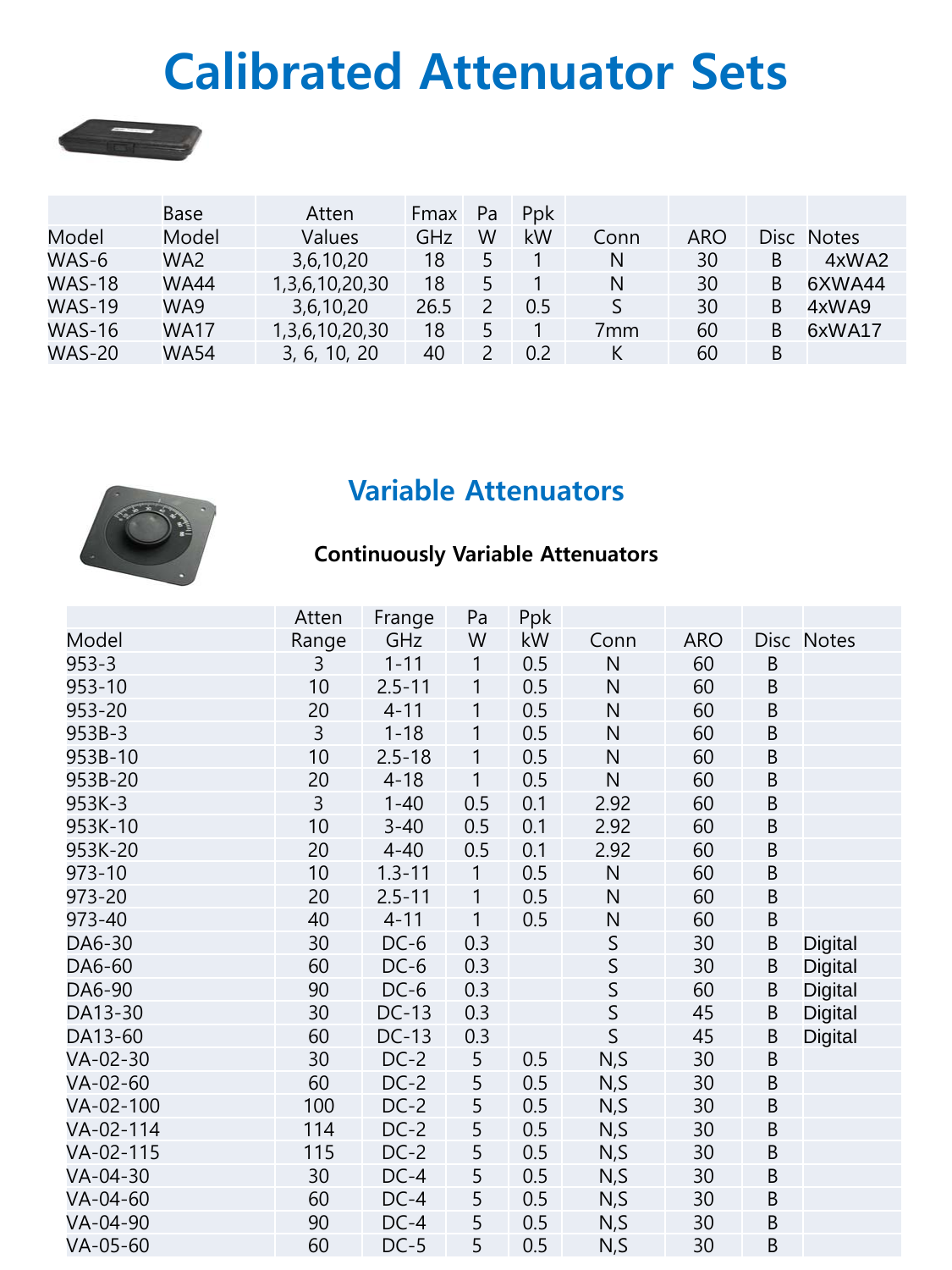

# *Coaxial Terminations*

|                                  | Fmax                  | Pa                       | Ppk                         |                                  |                                |                                    |       |
|----------------------------------|-----------------------|--------------------------|-----------------------------|----------------------------------|--------------------------------|------------------------------------|-------|
|                                  |                       |                          |                             |                                  |                                |                                    |       |
|                                  |                       |                          |                             |                                  |                                |                                    |       |
| Model                            | GHz                   | W                        | $\mathsf{k}\mathsf{W}$      | Conn                             | ARO                            | Disc                               | Notes |
| WA1401/3<br>WA1401/6             | 3<br>6                |                          | 0.25<br>0.25                | S(m)<br>S(m)                     | 30<br>30                       | Α<br>A                             |       |
| WA1401/12                        | 12.4                  |                          | 0.25                        | S(m)                             | 30                             | A                                  |       |
| WA1401/18                        | 18                    |                          | 0.25                        | S(m)                             | 30                             | A                                  |       |
| WA1401/26                        | 26.5                  |                          | 0.25                        | S(m)                             | 30                             | A                                  |       |
| WA1402                           | 40                    | 1                        | 0.25                        | К                                | 45                             | <sub>R</sub>                       |       |
| WA1405<br>WA1406                 | 50<br>12.4            | 0.5<br>$\overline{c}$    | 0.5                         | 2.4 <sub>mm</sub><br>$\mathsf S$ | 15<br>30                       | A<br>A                             |       |
| WA1407                           | 50                    |                          |                             | 2.4 <sub>mm</sub>                | 15                             | A                                  |       |
| WA1408                           | 18                    | $\overline{\phantom{a}}$ | 0.5                         | S                                | 30                             | A                                  |       |
| WA1409                           | 26.5                  | $\overline{c}$           | 0.5                         | S(m)                             | 30                             |                                    |       |
| WA1419                           | 18                    | 10                       | $\mathbf{1}$                | S                                | 30                             | B                                  |       |
| WA1421/4<br>WA1421               | $\overline{4}$<br>8.5 | 25<br>25                 | 5<br>5                      | N, S, T<br>N, S, T               | 30<br>30                       | B<br>B                             |       |
| WA1422                           | $\overline{4}$        | 75                       | 5                           | N, S, T, 7/16                    | 30                             | B                                  |       |
| WA1423                           | $\sqrt{4}$            | 50                       | 5                           | N, S, T, 7/16                    | 30                             | B                                  |       |
| <b>WA1423B</b>                   | $\overline{4}$        | 50                       | 5                           | N, S, T                          | 30                             | R                                  |       |
| WA1424/12                        | 12.4                  | 5                        | 0.5                         | N, T                             | 30                             | R                                  |       |
| WA1424<br>WA1425/6               | 18<br>6               | 5<br>10                  | 0.5<br>$\mathbf{1}$         | N, T<br>N, T, 7/16               | 30<br>30                       | B<br>B                             |       |
| WA1425/12                        | 12.4                  | 10                       | $\overline{1}$              | N, T, 7/16                       | 30                             | B                                  |       |
| WA1425                           | 18                    | 10                       |                             | N                                | 30                             | B                                  |       |
| WA1426                           | 8.5                   | 50                       | 5                           | N, S, T, 7/16                    | 30                             | R                                  |       |
| <b>WA1426B</b>                   | 8.5<br>10             | 50<br>25                 | 5<br>5                      | N, S, T                          | 30<br>30                       | B<br>R                             |       |
| WA1427<br>WA1428                 | 3                     | 150                      | 10                          | $\mathsf N$<br>N, S, T, 7/16     | 30                             |                                    |       |
| WA1429                           | 8.5                   | 75                       | 5                           | N, S, 7/16                       | 30                             | B                                  |       |
| WA1430                           | $\overline{4}$        | 100                      | 5                           | N, S, 7/16                       | 30                             | <sub>R</sub>                       |       |
| WA1431                           | 8.5                   | 100                      | 5                           | N, S, 7/16                       | 30                             | B                                  |       |
| WA1432<br>WA1433                 | $\overline{4}$<br>8.5 | 100<br>25                | 5<br>5                      | N, T, 7/16<br>N, S, T, 7/16      | 30<br>30                       | B<br>B                             |       |
| <b>WA1433B</b>                   | 8.5                   | 25                       | 5                           | N, S, T                          | 30                             | B                                  |       |
| <b>WA1433L</b>                   | 8.5                   | 20                       |                             | N, S, T                          | 30                             |                                    |       |
| WA1434                           | $\overline{4}$        | 25                       | 5                           | N, S, T                          | 30                             | R                                  |       |
| <b>WA1434B</b><br><b>WA1434L</b> | $\overline{4}$        | 25<br>20                 | 5<br>5                      | N, S, T                          | 30<br>30                       | B<br>B                             |       |
| WA1435                           | $\overline{4}$<br>8.5 | 250                      | 5                           | N, s, T<br>N, S, 7/16            | 30                             | B                                  |       |
| WA1436                           | 8.5                   | 300                      | 5                           | N, S, 7/16                       | 30                             | B                                  |       |
| WA1437                           | 8.5                   | 10                       | 1                           | N, S                             | 30                             | Α                                  |       |
| WA1438                           | 5                     | 300                      | 10                          | N, S, 7/16                       | 30                             | R                                  |       |
| WA1439<br>WA1443                 | 3<br>18               | 150<br>5                 | 10<br>$\mathbf{1}$          | N, S, T, 7/16<br>S               | 30<br>30                       | Α                                  |       |
| WA1444                           | 26.5                  | 25                       | 0.5                         | $3.5$ , K                        | 30                             | B                                  |       |
| WA1445                           | $\mathbf{3}$          | 250                      | 10                          | N,7/16                           | 30                             | B                                  |       |
| WA1446                           | 18                    | 25                       | $\mathbf{1}$                | N, S, T                          | 30                             | B                                  |       |
| <b>WA1447</b><br><b>WA1448</b>   | 18<br>18              | 50<br>100                |                             | N, S, T<br>N, S, T               | 30<br>30                       | R<br>R                             |       |
| WA1449                           | 8.5                   | 150                      | 5                           | N, S, T, 7/16                    | 30                             | R                                  |       |
| WA1451                           | 8.5                   | 500                      | 5                           | N, S, 7/16                       | 30                             | B                                  |       |
| WA1452                           | $\overline{4}$        | 25                       | 5                           | N, S                             | 30                             | B                                  |       |
| WA1453<br><b>WA1454</b>          | 3<br>40               | 500<br>$\overline{c}$    | 10<br>0.5                   | N,7/16<br>К                      | 30<br>30                       | <sub>R</sub><br>B                  |       |
| WA1455/6                         | $\,6\,$               | 2                        | 0.5                         | N,T                              | 30                             | A                                  |       |
| WA1455/12                        | 12.4                  | $\overline{c}$           | 0.5                         | N, T                             | 30                             | A                                  |       |
| WA1455/18                        | 18                    | $\overline{c}$           | 0.5                         | N, T                             | 30                             | A                                  |       |
| WA1456                           | 32<br>5               | $\overline{c}$<br>250    | 0.5<br>10                   | 3.5                              | 30<br>30                       | A                                  |       |
| WA1458<br>WA1460                 | 5                     | 500                      | 10                          | n, S, T, 7/16<br>N,7/16          | 30                             | Β<br>B                             |       |
| WA1461                           | $\overline{4}$        | 150                      | 5                           | N, S, T, 7/16                    | 30                             | B                                  |       |
| WA1462                           | 8.5                   | 150                      | 5                           | N, S, T, 7/16                    | 30                             | B                                  |       |
| WA1465                           | 3                     | 150                      | 10                          | N, S, T, 7/16                    | 45                             | B                                  |       |
| WA1466<br>WA1467                 | 18<br>12.7            | 150<br>350               | 5<br>5                      | N, S<br>N                        | 30<br>45                       | B<br>B                             |       |
| WA1470                           | 3                     | 1000                     | 10                          | N,7/16                           | 30                             | B                                  |       |
| WA1471                           | $\overline{4}$        | 50                       | 5                           | N, S, T                          | 30<br><b>Contract Contract</b> | B                                  |       |
| WA1472                           | 8.5                   | 50                       | 5                           | N, S, T                          | 30<br><b>Contract Contract</b> | B                                  |       |
| WA1473                           | 28                    | 50                       | $\mathbf{1}$                | $3.5$ , K                        | 30<br>a sa Tan                 | B                                  |       |
| WA1475<br>WA1476                 | 40<br>40              | 5<br>10                  | 0.5<br>0.5                  | K<br>$\mathsf{K}$                | 30<br>30                       | B<br>B                             |       |
| <b>WA1477</b>                    | 32                    | 5                        | 0.5                         | $3.5$ , K                        | 30<br><b>STATE</b>             | B                                  |       |
| WA1478                           | 32                    | 10                       | 0.5                         | $3.5$ , K                        | 30                             | B                                  |       |
| WA1489                           | 40                    | 20                       | 0.5                         | K                                | 45                             | B                                  |       |
| WA1490<br>WA1491                 | 18<br>18              | 50<br>100                | $\mathbf{1}$<br>$\mathbf 1$ | N, S<br>N, S                     | 30<br>30<br><b>STATISTICS</b>  | B<br><b>Contract Contract</b><br>B |       |
| WA1495                           | 18                    | 200                      | $\mathbf{1}$                | ${\sf N}$                        | 45                             | B                                  |       |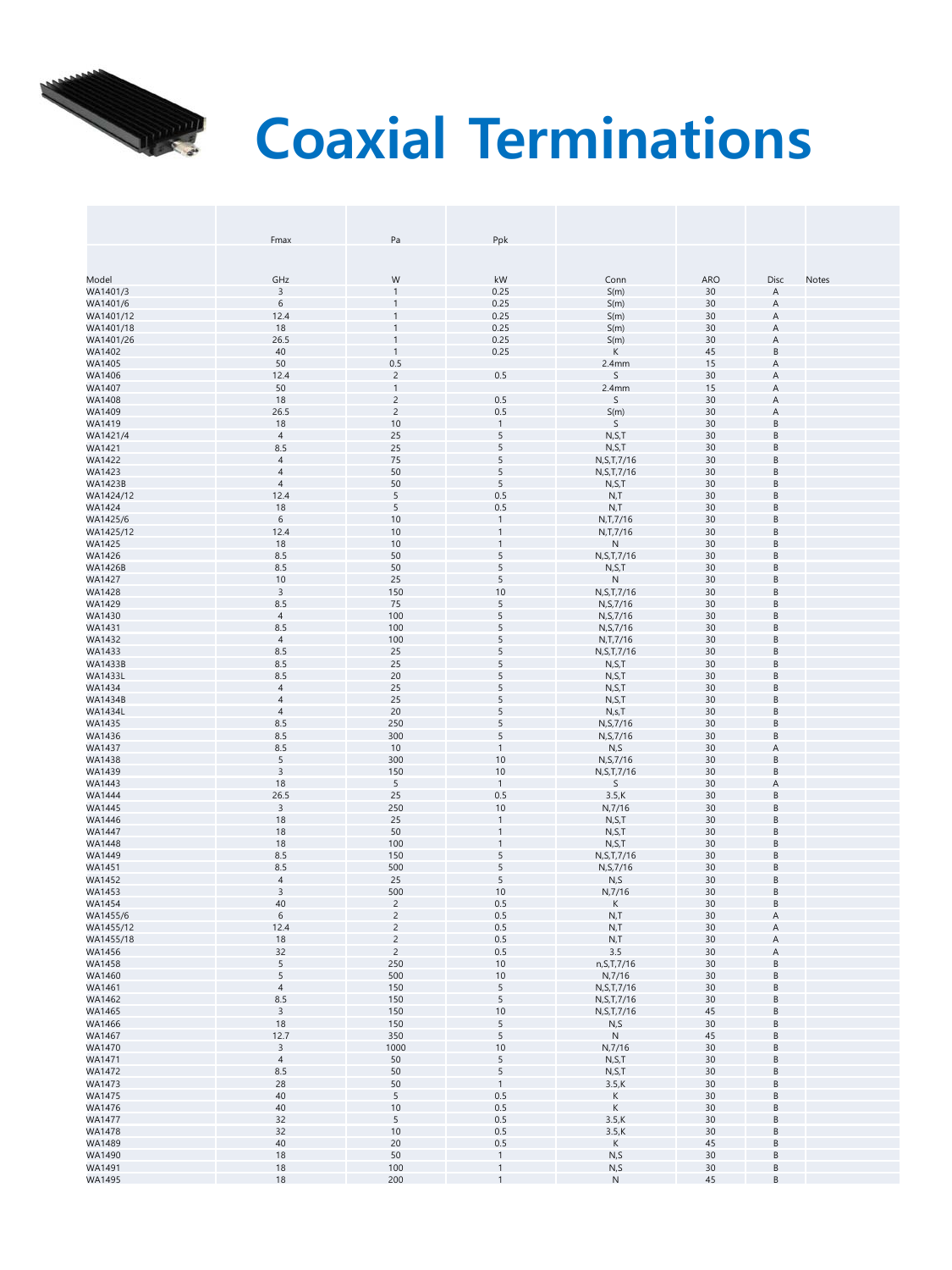## **DC Blocks**



|                |      | Fmin        | Fmax x         | Vma          |              |             |              |                      |  |
|----------------|------|-------------|----------------|--------------|--------------|-------------|--------------|----------------------|--|
| <b>Model</b>   |      | <b>GHz</b>  | GHz            | $\mathsf{V}$ | Conn ARO     |             |              | <b>Disc Notes</b>    |  |
| WA6043         |      | 9 kHz       | 18             | 50           | $\mathsf{N}$ | 30          | $\mathsf{A}$ |                      |  |
| WA6046/6       |      | 0.01        | $6\phantom{1}$ | 50           | ${\sf N}$    | 30          | A            |                      |  |
| WA6046         |      | 0.01        | 18             | 50           | $\mathsf{N}$ | 30          | $\mathsf{A}$ |                      |  |
| WA6055H/6      |      | 0.01        | 6              | 50           | S            | 30          | $\mathsf{A}$ |                      |  |
| <b>WA6055H</b> |      | 0.01        | 18             | 50           | $\mathsf S$  | 30          | A            |                      |  |
| <b>WA6056H</b> |      | 9 kHz       | 26.5           | 50           | $\mathsf S$  | 30          | A            |                      |  |
| WA7046/6       |      | 0.01        | $6\,$          | 100          | $\mathsf{N}$ | 30          | A            |                      |  |
| <b>WA7046</b>  |      | 0.01        | 18             | 100          | $\mathsf{N}$ | 30          | A            |                      |  |
| WA7055H/6      |      | 0.01        | $6\phantom{a}$ | 100          | S            | 30          | $\mathsf{A}$ |                      |  |
| <b>WA7055H</b> |      | 0.01        | 18             | 100          | S            | 30          | A            |                      |  |
| WA8046/6       |      | 0.01        | 6              | 200          | ${\sf N}$    | 30          | A            |                      |  |
| WA8046         |      | 0.01        | 18             | 200          | $\mathsf{N}$ | 30          | $\mathsf{A}$ |                      |  |
| WA8055H/6      |      | 0.01        | $6\phantom{1}$ | 200          | $\mathsf S$  | 30          | A            |                      |  |
| <b>WA8055H</b> |      | 0.01        | 18             | 200          | S            | 30          | A            |                      |  |
|                |      |             |                |              |              |             |              |                      |  |
| Tunner         |      |             |                |              |              |             |              |                      |  |
|                | Fmin | <b>Fmax</b> | <b>Pmax</b>    |              |              |             |              | <b>Export Export</b> |  |
| <b>Model</b>   | GHz  | GHz         | W              | Con<br>n     | <b>ARO</b>   | <b>Disc</b> | List         | Rep Notes            |  |
| WA200261       | 0.75 | 1.24        | 300            | ${\sf N}$    | 30           | $\sf B$     | \$908        | \$771                |  |
|                |      |             |                |              |              |             |              |                      |  |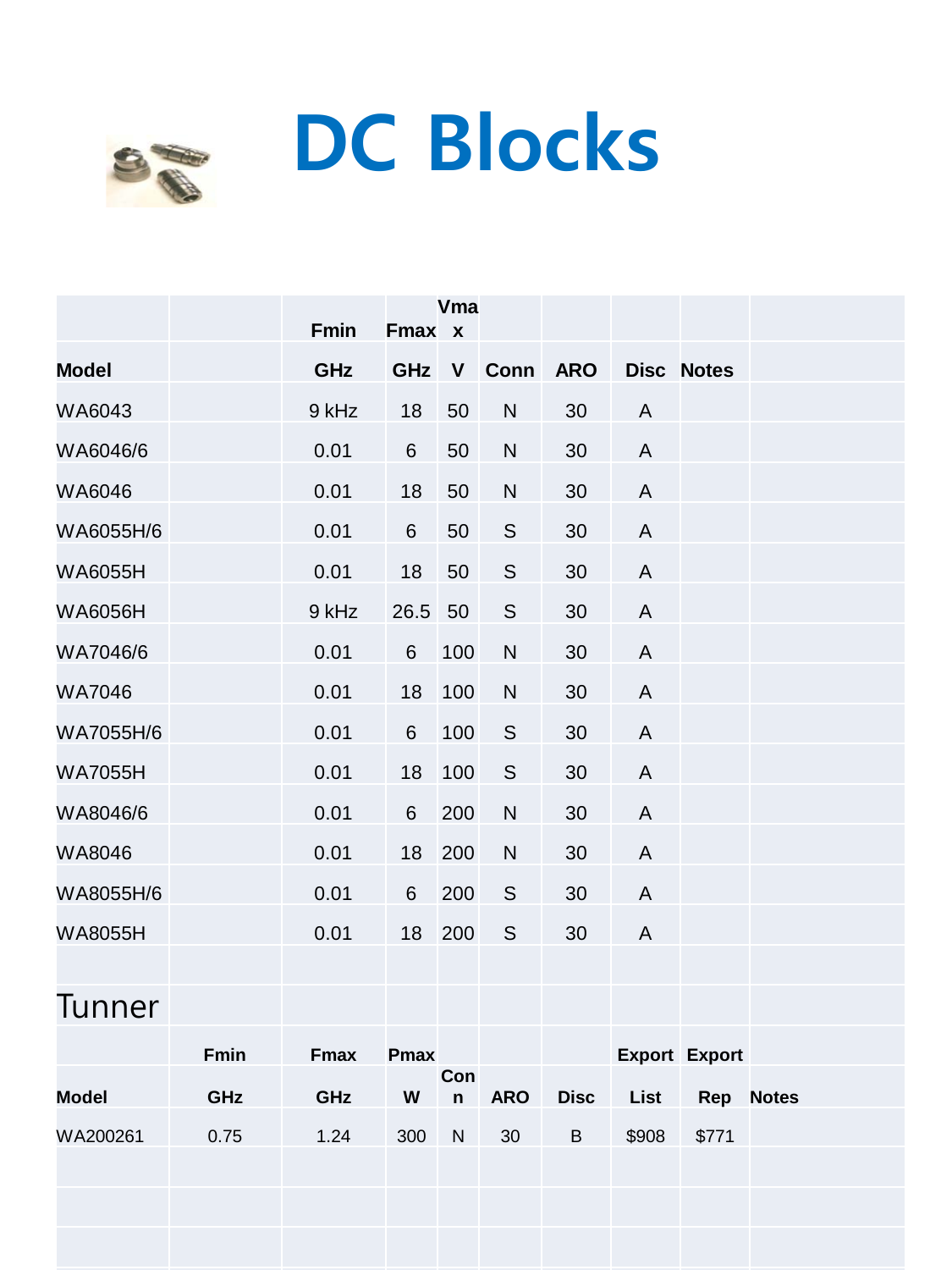**Power Dividers / Splitters**

•



|                | <b>Fmax</b>    | Pa           | Ppk  |               |            |             |                |
|----------------|----------------|--------------|------|---------------|------------|-------------|----------------|
| <b>Model</b>   | GHz            | W            | kW   | Conn          | <b>ARO</b> | <b>Disc</b> | <b>Notes</b>   |
| 7PS-018        | 18             | $\mathbf{1}$ |      | 0.25 N/7mm    | 30         | B           | Splitter       |
| <b>PS-018</b>  | 18             | $\mathbf{1}$ | 0.25 | $\mathsf{N}$  | 30         | B           | Splitter       |
| <b>WA1506A</b> | 18             | $\mathbf{1}$ | 0.25 | N             | 30         | B           | <b>Divider</b> |
| <b>WA1507R</b> | $\overline{4}$ | $\mathbf{1}$ | 0.25 | ${\mathsf S}$ | 30         | B           | Splitter       |
| WA1515         | 18             | $\mathbf{1}$ | 0.5  | S             | 30         | B           | <b>Divider</b> |
| WA1534         | 40             | $\mathbf{1}$ |      | $0.25$ 2.92   | 60         | B           | Splitter       |
| <b>WA1549R</b> | $\overline{4}$ | $\mathbf{1}$ | 0.5  | S             | 30         | B           | <b>Divider</b> |
| <b>WA1574</b>  | 26.5           | $\mathbf{1}$ | 0.25 | 3.5           | 60         | B           | <b>Divider</b> |
| <b>WA1575</b>  | 40             | 1            | 0.25 | 2.92          | 60         | B           | <b>Divider</b> |
| WA1593         | 26.5           | $\mathbf{1}$ | 0.25 | 3.5           | 60         | B           | Splitter       |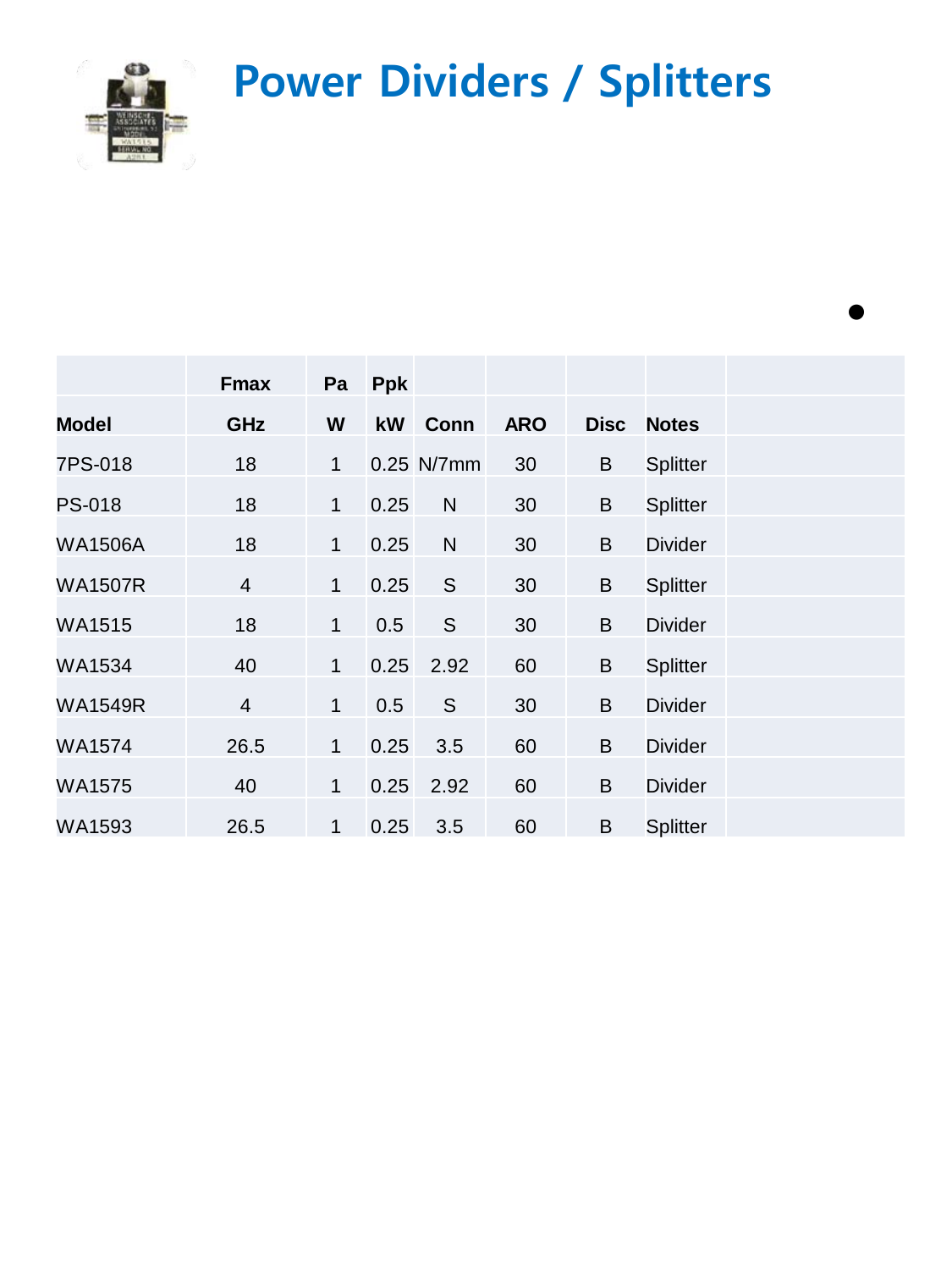

## **Precision RF Adapters**

|               | <b>Fmax</b> |                                   |            |                           |
|---------------|-------------|-----------------------------------|------------|---------------------------|
| <b>Model</b>  | GHz         | Conn                              | <b>ARO</b> | <b>Disc Notes</b>         |
| <b>WA1513</b> | 18          | N-N (33,34,44)                    | 15         | $\mathsf{A}$              |
| <b>WA1514</b> | 18          | TNC-TNC (55,56,66)                | 15         | $\mathsf{A}$              |
| WA1516        | $6\,$       | N-7/16 DIN (37,38,47,48)          | 15         | A                         |
| <b>WA1517</b> | 6           | BNC-BNC (11,12,22)                | 15         | A                         |
| <b>WA1548</b> | 18          | N-SMA (13,14,23,24)               | 15         | $\mathsf{A}$              |
| <b>WA1550</b> | 18          | N-TNC (35,36,45,46)               | 15         | A                         |
| <b>WA1551</b> | 18          | SMA-TNC (15,16,25,26)             | 15         | A                         |
| <b>WA1587</b> | 27          | SMA-SMA (11,12,22)                | 15         | A                         |
| <b>WA7002</b> | 18          | N or TNC to BNC                   | 15         | $\mathsf{A}$              |
| <b>WA7003</b> | 33          | $3.5$ mm- $3.5$ mm $(11, 12, 22)$ | 15         | $\mathsf{A}$              |
| <b>WA7004</b> | 40          | 2.9mm-2.9mm (11,12,22)            | 15         | $\mathsf{A}$              |
| <b>WA7005</b> | 50          | 2.4mm-2.4mm (11,12,22)            | 15         | $\mathsf{A}$              |
| <b>WA7006</b> | 40          | 2.9mm-2.4mm (11,12,21,22)         | 15         | $\mathsf{A}$              |
| <b>WA7007</b> | 33          | 3.5mm-2.4mm(11,12,21,22)          | 15         | $\mathsf{A}$              |
| <b>WA7008</b> | 18          | N-3.5mm (13,14,23,24)             | 15         | $\mathsf{A}$              |
| <b>WA7009</b> | 18          | N-2.92mm (13,14,23,24)            | 15         | A                         |
| <b>WA7010</b> | 27          | SMA-2.92mm (11,12,21,22)          | 15         | A                         |
| <b>WA7012</b> | 18          | N-2.4mm (13,14,23,24)             | 15         | A                         |
| <b>WA7013</b> | 27          | SMA-2.4mm (11,12,21,22)           | 15         | A                         |
| <b>WA7014</b> | 33          | 2.92mm-3.5mm (11,12,21,22)        | 15         | $\boldsymbol{\mathsf{A}}$ |
| <b>WA7015</b> | 50          | 1.85mm-1.85mm (11,12,22)          | 15         | A                         |
| <b>WA7016</b> | 18          | SMA-SMP (11,12,21,22)             | 15         | $\mathsf{A}$              |
| <b>WA7017</b> | 40          | 2.92mm-1.85mm (11,12,21,2<br>2)   | 15         | A                         |
| <b>WA7018</b> | 27          | SMA-3.5mm (11,12,21,22)           | 15         | A                         |
|               |             |                                   |            |                           |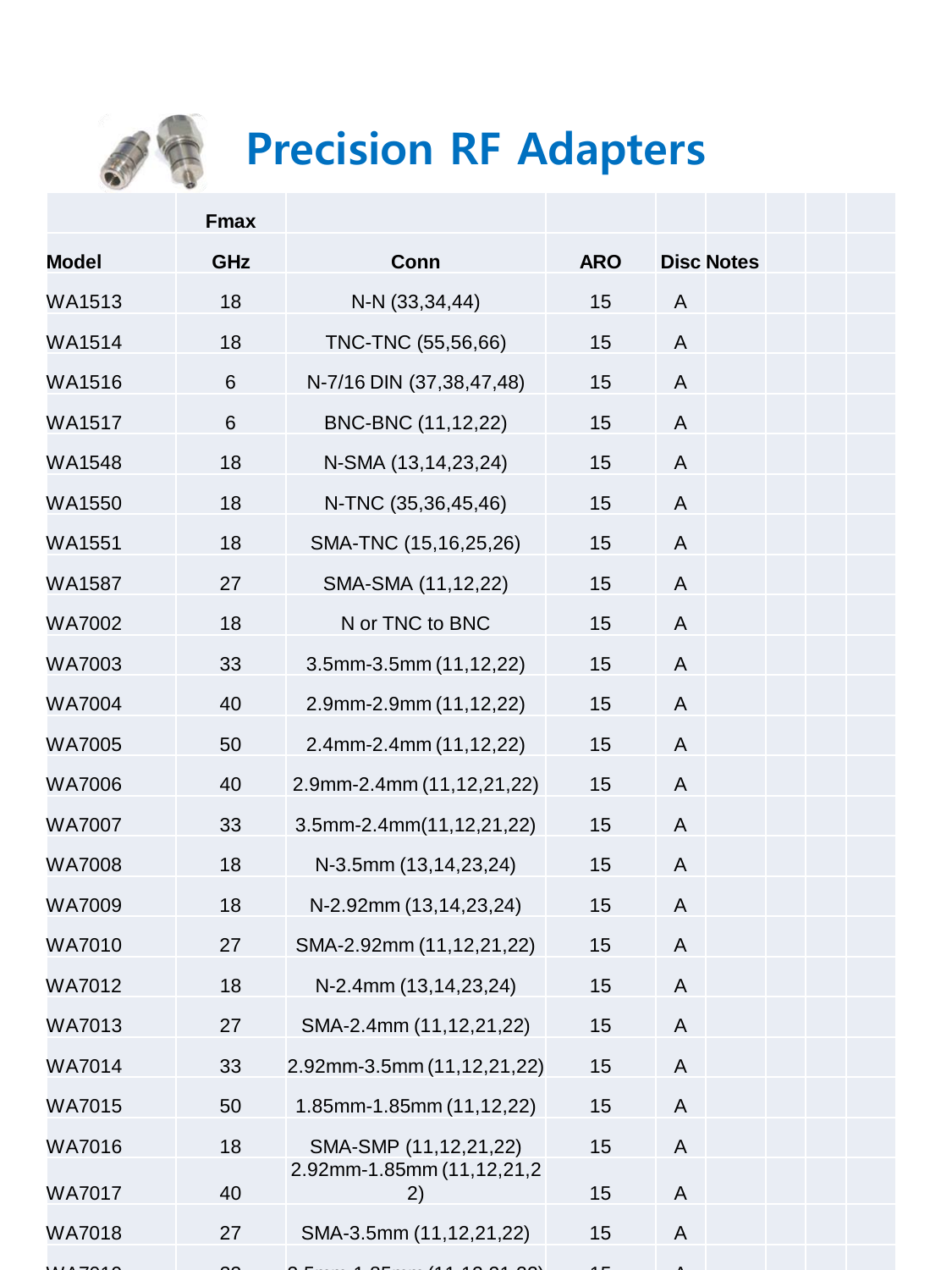

#### **How to order?**

**When placing an order, please provide the model number, attenuation in decibels(dB) for an attenuator, and the desired connector configuration.**

| Ex) Attenuator: $WA48 - 30 - 43$ |      |                        |
|----------------------------------|------|------------------------|
|                                  |      | Model - dB - Connector |
| Termination: WA1424 - 5          |      |                        |
|                                  |      | Model -Connector       |
| ** Connector code                |      |                        |
| SMA jack(f)                      | - 1  |                        |
| SMA Plug(m)                      |      | $-2$                   |
| N type $Jack(f)$                 |      | $-3$                   |
| N type Plug(m)                   | $-4$ |                        |
| TNC Jack(f)                      |      | $-5$                   |
| <b>TNC Plug(f)</b>               |      | - 6                    |
| $DIN 7/16$ Jack(f)               |      | $-7$                   |
| $DIN$ 7/16 $Plug(m)$             |      | - 8                    |
| 7mm                              |      | 9                      |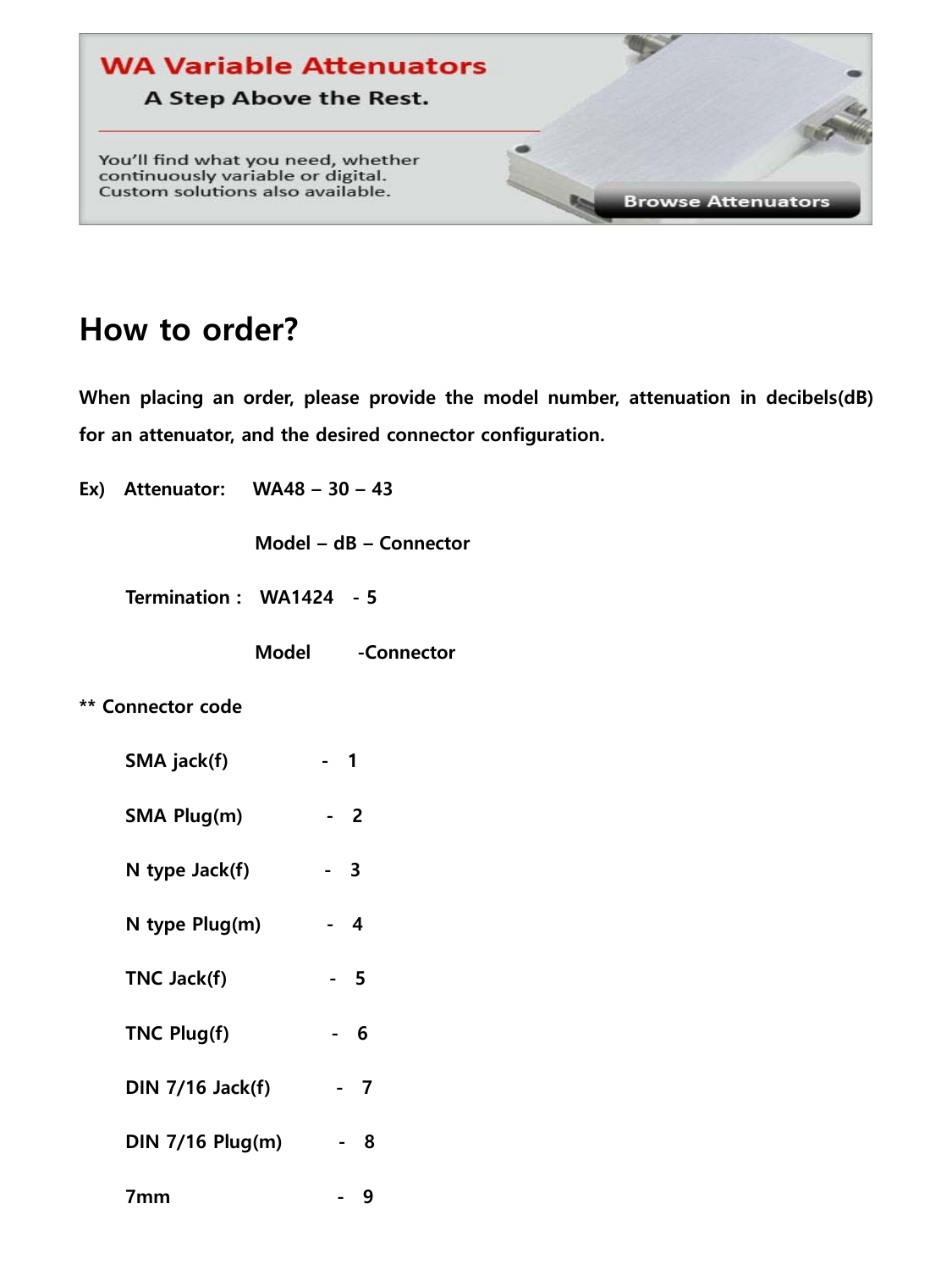- **Connector codes may very depending on model type as listed**  Connector codes may very dependir<br>.on the associated specification sheet
- **Unless otherwise specified, all of our products will operate at their full power rating without the need for forced air cooling.**
- **All of our products are dry and achieve their rated power handling without oils or other coolants**

#### **Warranty :**

- **Weinschel associates warrants each product it manufactures to be free from defects in material and workmanship Defective product will be repaired or replaced at the discretion of WA at no charge to the customer for a period of two years after shipment to be original purchaser.**
- Additional Charge item

| ltem                          |
|-------------------------------|
| DIN 7/16 Connectors           |
| <b>LIM Option</b>             |
| Test data                     |
| 890 Cal Option                |
| Stand (pair)                  |
| Part Screening (MIL-DTL-3933) |
| Kit Fee                       |
| Calibration test data         |